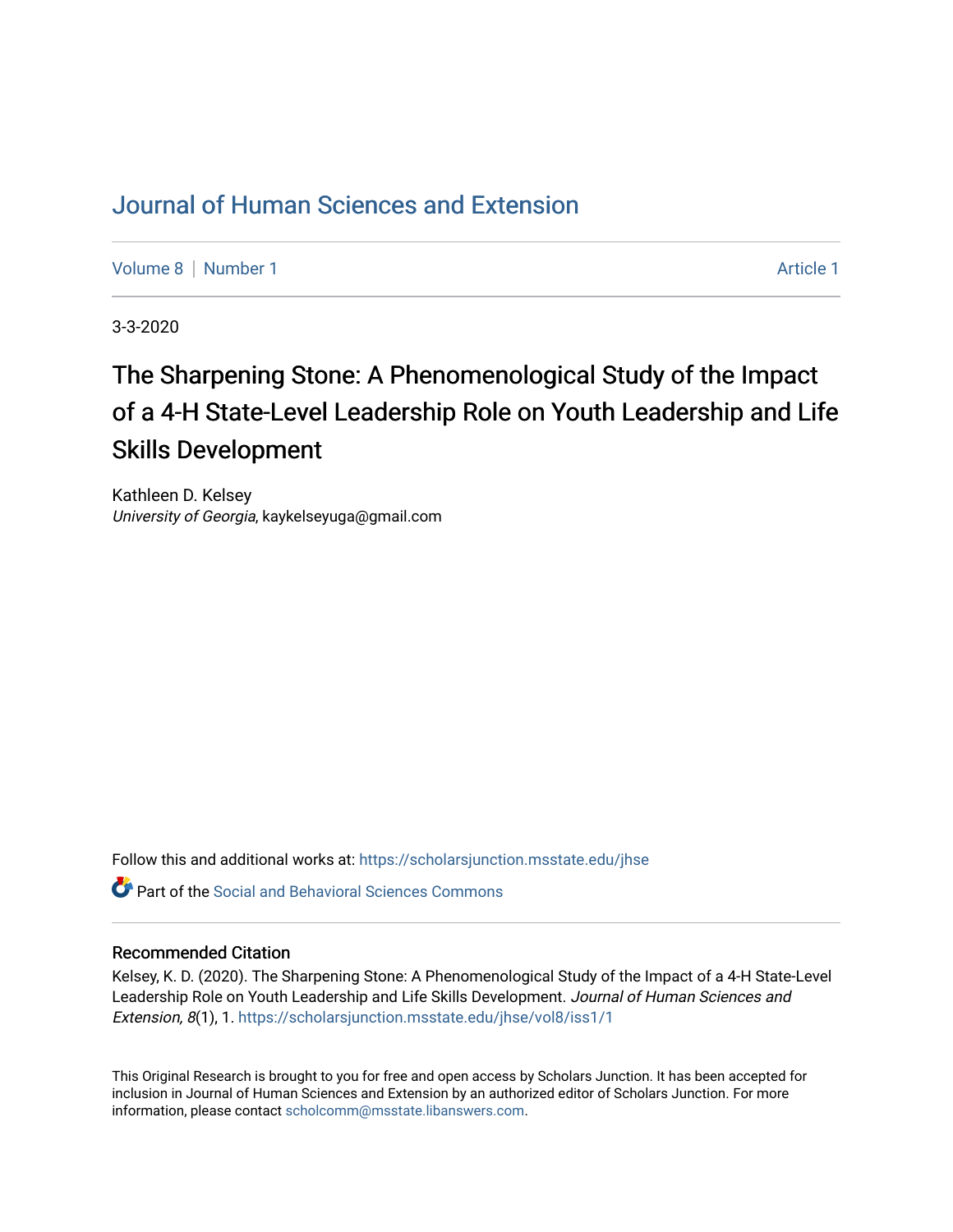# **The Sharpening Stone: A Phenomenological Study of the Impact of a 4-H State-Level Leadership Role on Youth Leadership and Life Skills Development**

**Kathleen D. Kelsey**

*University of Georgia*

*4-H is the largest youth organization in the US, with six million participants. 4-H contributes to developing positive leadership and life skills (LLS). The purpose of the research reported here was to discover the essence of LLS development of 4-H youth while serving as an officer for the Georgia State Board of Directors. The population was all 4-H state-level leaders who served from 2016 to 2018 (N = 18, n = 12). A qualitative phenomenological research design was used to describe what and how participants experienced being in a state-level leadership role, resulting in the essence of participants' lived experiences in the context of LLS development. Face-to-face interviews led to textural and structural descriptions of what participants experienced, resulting in the essence of the experience as a sharpening stone. Participants gained LLS in the areas of serving others, building confidence, open-mindedness, self-awareness, motivation, communication skills (speaking, listening, writing), personal agency, transfer of learning, and solidified college and career goals. Peer-influence was the most important factor in shaping participants' choices to belong to 4-H and strive for leadership roles. A peer affiliated with 4-H and serving as a leader deeply inspired youth to run for a state-level leadership role. Adult and peer influence served as the "honing process" to cultivate and sharpen LLS.*

*Keywords*: positive youth development, leadership skill, life skill, 4-H state-level leadership role

# **Introduction**

4-H is the largest youth development organization in the US, with six million participants in nearly every county of the United States (National 4-H Council, 2016). 4-H Council initiated a *Grow True Leaders Campaign* to "empower young people with the life skills to thrive in life today and career tomorrow" (National 4-H Council, 2016, p. 5). A primary goal of 4-H activities is positive youth development (PYD) which refers to "an intentional, prosocial approach that engages youth within their communities, schools, organizations, peer groups, and families in a manner that is productive and constructive" (Positive youth development, n.d., para 1). Leadership and life skills (LLS) are a subset of PYD. Miller (1976) defined LLS as decision-

Direct correspondence to Kathleen D. Kelsey at kdk@uga.edu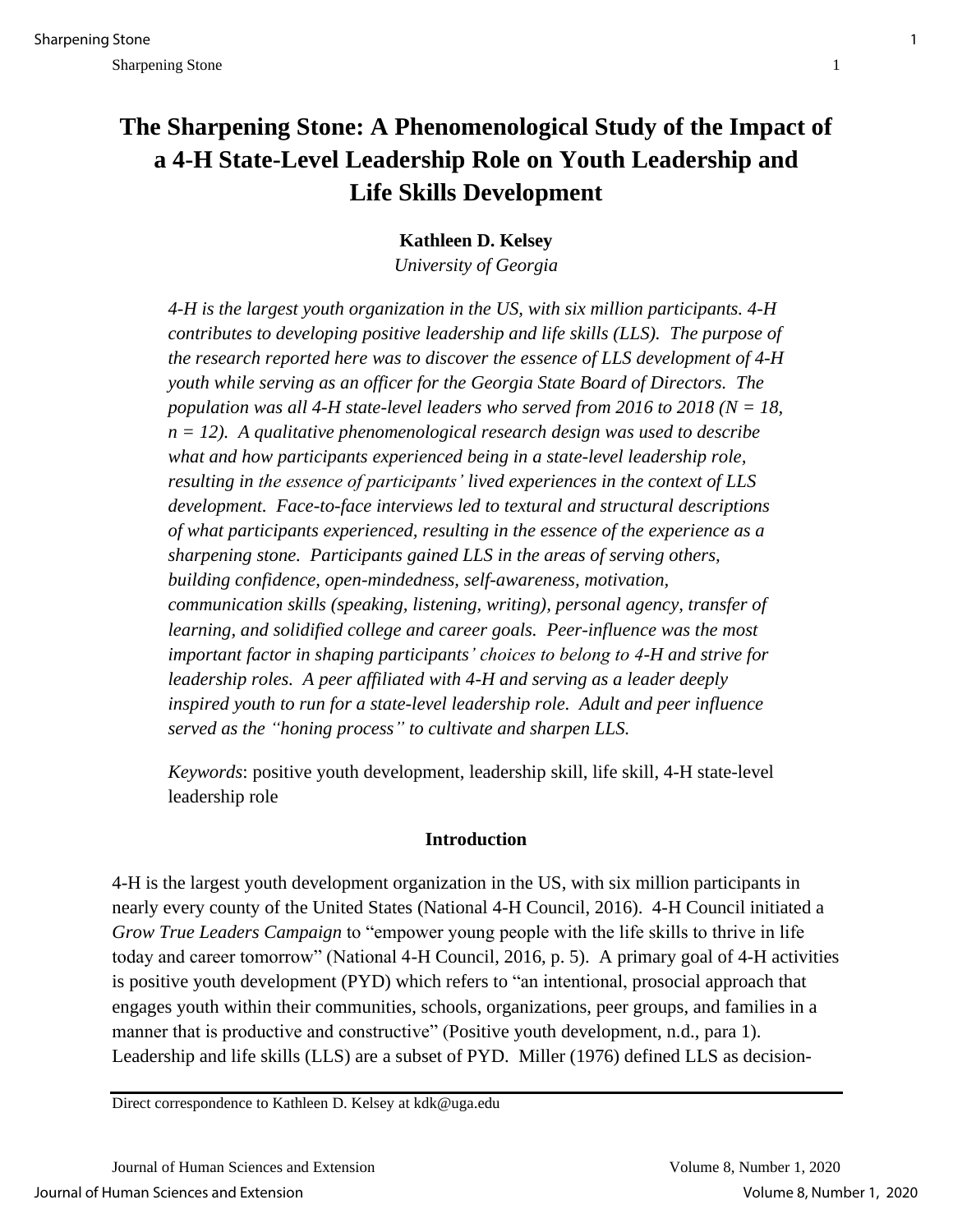making, building positive relationships, learning, management, understanding self, group processes, and communication skills.

The National Research Council (2012) advised youth to participate in  $21<sup>st</sup>$  century skill development (communication, critical thinking, collaboration, and self-management) needed for adult roles. 4-H provides leadership programming to advance participants' knowledge, skills, and attitudes toward mature and responsible citizenship (Boyd, Herring, & Briers, 1992). One such program is the *Georgia State Board of Directors* leadership program, which recruits nine youth per year to serve in a state-level leadership role. Participants represent 4-H at state-level events as ambassadors, role models, and recruiters at major functions for one year.

Youth leadership programs have been evaluated to determine their effectiveness and impact on PYD and LLS using a variety of methods (Arnold, 2018; Lerner & Lerner, 2013; Sage, Vandagriff, & Schmidt, 2018; Tassin, Higgins, & Kotrlik, 2010; Weybright et al., 2016), but few have reported on impacts from participants' unique perspectives as a lived experience using phenomenological methods. Therefore, the need for this study was to document the impact of serving as a state-level leader on participants' knowledge, skills, and attitudes toward responsible citizenship using a phenomenological research design.

#### **Review of Literature**

Positive youth development (PYD) has been a goal of 4-H from inception (Arnold, 2018; Boyd et al., 1992; Bruce, Boyd, & Dooley, 2004; Lerner & Lerner, 2013; Moran, 2015; Weybright et al., 2016). Leadership and life skills (LLS) are a subset of PYD and were defined as *cognitive skills* for analyzing and using information including decision making, critical thinking, and planning; *personal skills* for developing personal agency and managing oneself; and *interpersonal skills* for communicating and interacting effectively with others including building positive relationships, group processes, and collaboration (Miller, 1976; National Research Council, 2012).

Within the 4-H context, experts refer to PYD as a developmental process that underpins youth programming philosophy with the goal of fostering healthy psychosocial development of youth (Lerner & Lerner, 2013; Weybright et al., 2016). Important approaches to enhancing LLS and PYD are known as the five Cs of competence, confidence, connection, character, and caring for others, together leading to the outcome of developing strong contributions to self and others. Lerner et al. (2005) implied that youth who embodied the five Cs would be at lower risk for personal, social, and behavioral problems throughout their lives.

Many studies have evaluated the impact of youth leadership programs on participants' LLS development. In general, the longer individuals served in 4-H leadership roles, the stronger their LLS skills became. The type of role held was also a significant factor in LLS development gains, for example, president, vice-president, or secretary roles resulted in measurable changes,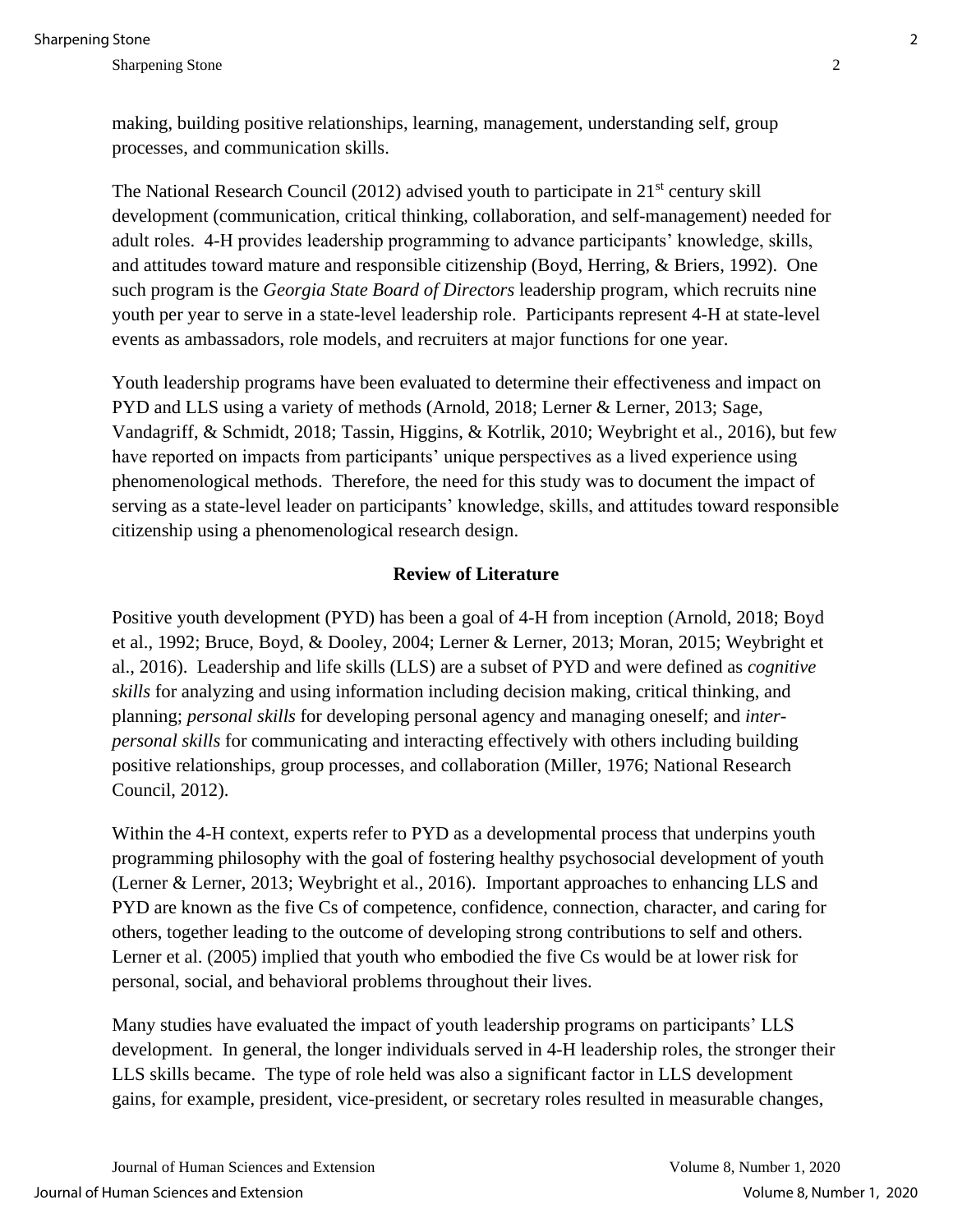whereas no changes were observed for other officer roles (Tassin et al., 2010). Length of time serving in officer roles was also found to have a positive relationship with LLS (Boyd et al., 1992; Fitzpatrick, Gagne, Jones, Lobley, & Phelps, 2005; Fox, Shroeder, & Lodl, 2003; Harris, Stripling, Stephens, & Loveday, 2016; Tassin et al., 2010; Ward, 1996). In these studies, longerserving 4-H alumni were more accepting of people who were different, engaged in community service, made healthy choices, and increased their job skills by improving their self-esteem, ability to work in teams, assume responsibility, plan and organize events, keep records, and set goals. 4-H enhanced members' sense of responsibility, ability to handle competition, and ability to meet new people.

Moran (2015) examined a 4-H state-level leadership program and found similar results in that the longer participants were involved with 4-H activities, the greater their LLS development. Bruce et al. (2004) studied former state 4-H council participants for LLS gain. Participants demonstrated gains in self-growth, self-discovery, and relationship building.

Weybright et al. (2016) found teens experienced beneficial outcomes when working in partnership with adults as team teachers to advocate for health. Teens experienced mastery, independence, and generosity after participating in an adult-youth mentoring program. Youthadult partnerships were found to be very effective in supporting development of the five C's among participants (Lerner et al., 2005).

#### **Conceptual Framework**

Hastings, Barrett, Barbuto, and Bell (2011) developed a paradigm model of how youth leaders develop through community engagement to explain how youth developed leadership attributes within the context of community engagement. Youth bring social resources, such as connections and previous experiences, and are influenced by an adult champion with sufficient resources to support development activities. According to the paradigm model (Hastings et al., 2011, p. 22), youth, working with a supportive adult, identify a purpose or function, contribute their views, and generate ideas to solve community problems, for example, serving on a board. This type of engagement within a community project creates social capital that is converted into individual leadership skills such as greater ownership, responsibility, empowerment, confidence, and selfawareness. These skills and attributes contribute to community development by building upon the group's leadership potential, perpetuating new connections, shifting attitudes and assumptions for positive change, including viewing youth as positive influencers in community development.

Within Hastings et al. paradigm model, youth engagement was predicated by a significant adult who invited youth to participate in a community project. The significant adult was someone who valued youth as equal contributors and expressed the notion that all must get involved to help the community improve. According to the paradigm model, intervening conditions for successful youth engagement were an adult champion who facilitated meetings and had an inclusive stance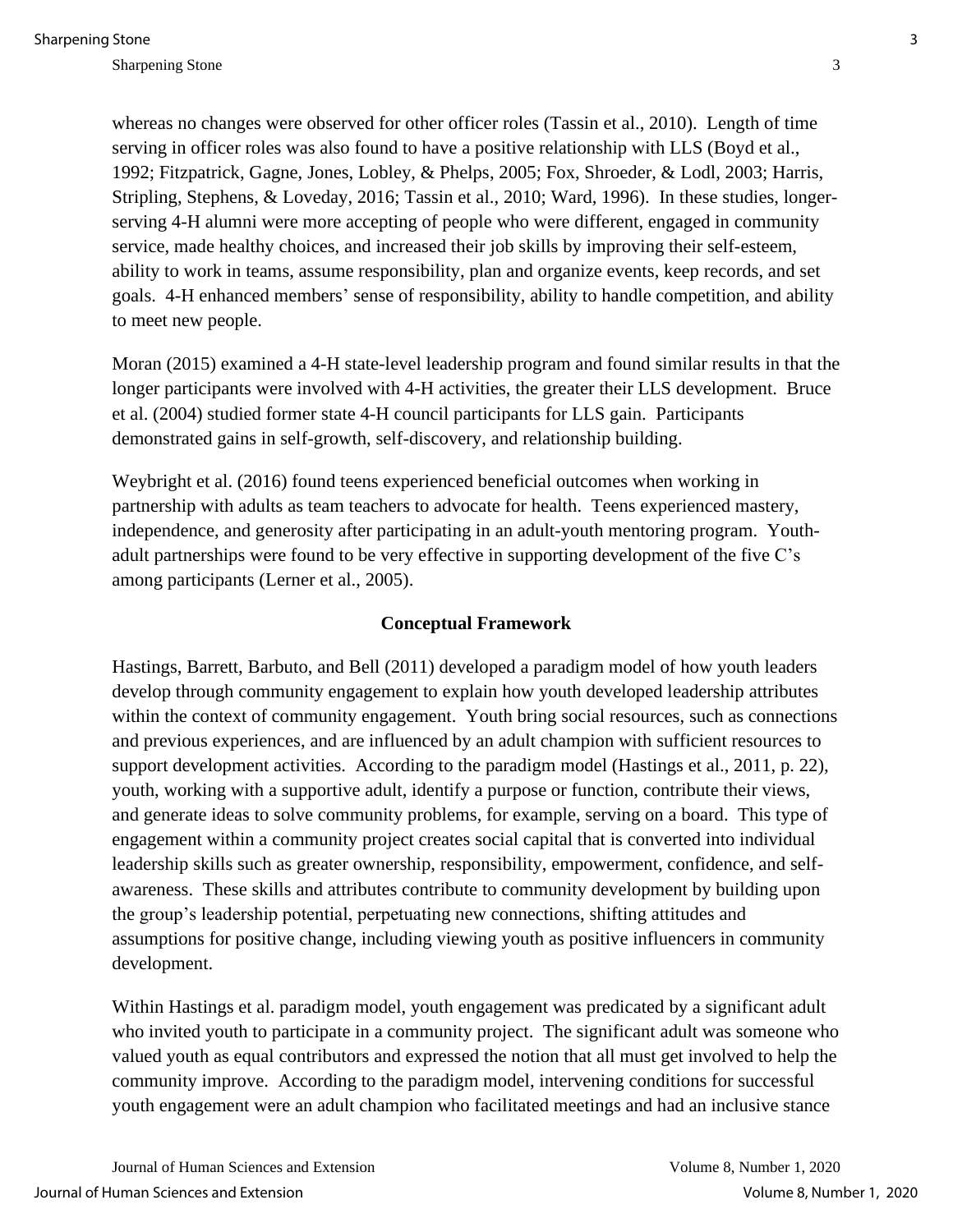toward youth involvement, possessed resources to execute projects, and created a supportive group environment for expressing ideas in meetings. Because of these conditions, youth engaged in community development projects that resulted in positive psychosocial gains. The community gained by capitalizing on youth leadership potential and developing new connections with a previously underutilized stakeholder group. Adults gained positive perceptions of youth as valuable and contributing participants of the community.

This theory helps to explain how participants in this study developed leadership skills in the context of community engagement. Youth successfully exerted their influence within the community through participating in real-world activities that lead to transfer of learning (Gagné & Briggs, 1979). Adult mentorship, support, and structure are also critical factors for building positive youth outcomes (Larson, 2006; Weybright et al., 2016).

#### **Purpose and Methods**

The purpose of the study was to discover the essence of how youth experienced leadership and life skill development while serving as a 4-H state-level leader using a type of qualitative research design known as phenomenology (van Manen, 2014). The population for the study was all participants in the *Georgia State Board of Directors* leadership program from 2016 to 2018  $(N = 18)$ . Twelve participants completed the study  $(n = 12)$ .

Phenomenology seeks to understand *what* and *how* participants experience a *central phenomenon* by reflecting on essential themes underpinning their lived experiences (van Manen, 2014). The central phenomenon was serving for one year as a youth leader at the state level. Data were collected through in-depth, one-hour, face-to-face interviews with participants using a minimally structured protocol to allow participants to report their experiences during freeflowing conversation. The protocol consisted of seven main questions and 39 subquestions. Sample questions from the protocol were "Describe your experiences as a 4-H member (year joined, offices held, etc.);" "Describe your experiences as a 4-H state-level leader;" "Describe the leadership training you received as a part of the *Georgia State Board of Directors* leadership program;" and "What were some of the highlights of the program?"

The researcher interpreted the meaning of their lived experiences by reducing the interview transcripts into significant statements (sentences from the original transcripts that hold meaning for understanding the research questions) and combining them into substantial themes. A textural description of *what* participants experienced is followed by a structural description of *how* participants experienced being a state-level leader, leading to the *essence* statement (van Manen, 2014). The essence statement is a concluding statement as to what and how participants experienced the phenomenon of interest, typically framed as a metaphor (van Manen, 2014). This study builds on the Hastings et al. (2011) paradigm model to further identify variables that lead to positive youth development.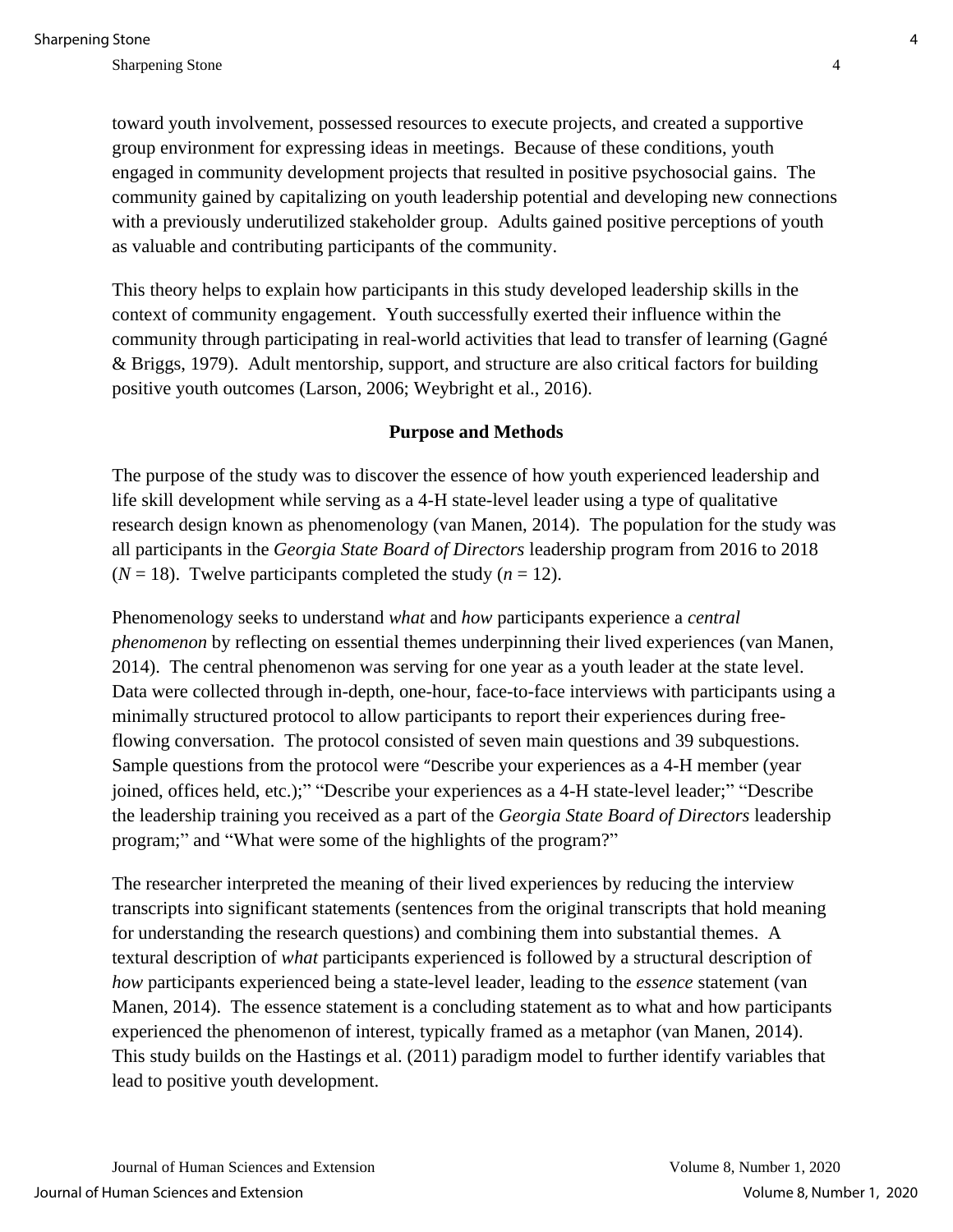Analysis consisted of the researcher reading through the transcripts and coding or highlighting each significant statement within the transcript. The researcher then clustered the 545 significant statements to generate themes to elucidate how participants experienced the phenomenon (horizonalization), concluding in the essence of the lived experience (van Manen, 2014). The themes were supported with participants' quotes to enrich the descriptions while explaining what and how they experienced the *Georgia State Board of Directors* leadership program.

Quality and validity were addressed using a progressive protocol of engaging participants in the research process throughout the study (conceptualizing research questions, negotiating methods, peer-debriefing, and member-checking findings) and negotiating reciprocity in reporting with the participants (Creswell & Poth, 2018; Tracy, 2010). An audit trail (Merriam & Tisdell, 2016) was created by keeping extensive notes of all research activities and copies of all documents generated during the research for future reference.

Tracy's (2010) criteria for quality were addressed in identifying a worthy topic for study, using "sufficient, abundant, appropriate, and complex" (p. 840) theoretical constructs, data, time in field, and analysis processes. Sincerity was achieved through self-reflexivity (considering my personal experiences and biases) about subjective values and transparency with methods and challenges encountered during the study. Credibility was achieved in offering readers thick descriptions and concrete details of participants' experiences and triangulation of results with adult 4-H leaders through member-checking and peer-debriefing sessions. After the interviews were transcribed, they were sent back to participants for verification of accuracy (i.e., memberchecking). A first draft of the research report was shared with all participants during a face-toface group meeting. Members discussed the report and made small edits to enhance clarity and accuracy (i.e., peer-debriefing). Adult 4-H leaders who read the final report confirmed resonance of findings with what they had experienced in working with the population.

Ethical considerations were addressed by obtaining university Institutional Review Board (IRB) approval and following protocols to ensure respect for persons, concern for welfare, and justice for participants. Procedural (IRB approval and strict adherence to the protection of human subjects), situational (being sensitive to context and content of the study), relational (maintaining appropriate boundaries with participants), and exiting (entering and exiting the study site with grace) ethics were practiced throughout the study (Tracy, 2010). Meaningful coherence, or aligning the study objectives with research methods to fit the stated goal, was achieved by aligning the review of literature, paradigm model, and findings to emerge the essence of the phenomenon as experienced by participants (Tracy, 2010).

Pseudonyms were assigned to participants to protect their privacy. A complete report was shared with youth participants and adult leaders for final member checking. No changes were made to the findings, indicating participants were satisfied with the researcher's representation of their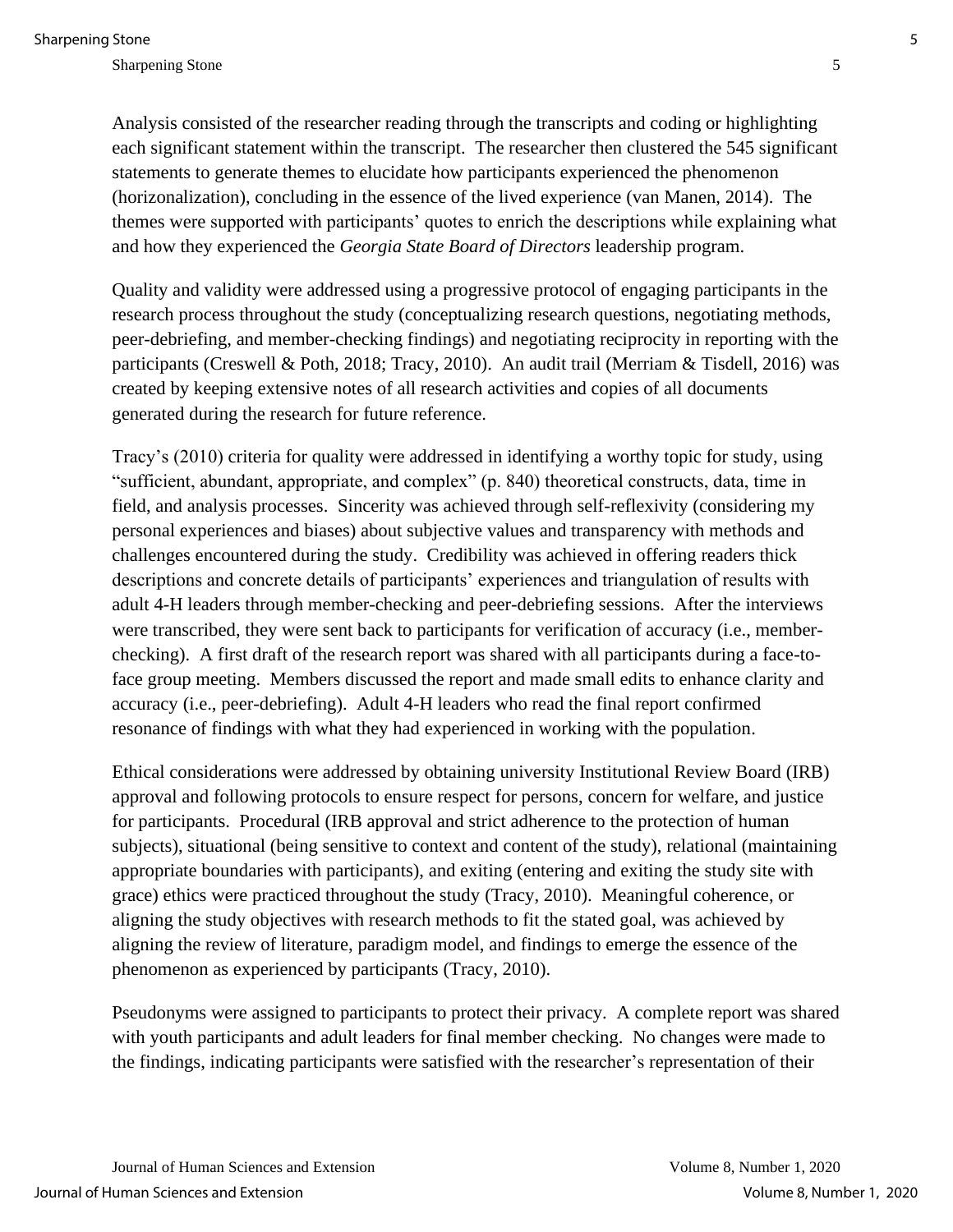stories. Participants' quotes are provided in the findings to add further validity and richness, with corresponding pseudonyms before or after the quote.

#### **Findings**

### **Demographic Profile of Participants**

Of the 18 youth eligible to participate in the study, nine of the 2017-2018 cohort and three of the 2016-2017 cohort sat for interviews (*n* = 12). Their ages were 16-19 years, averaging 17 years. Ten participants identified as White and two as Black. Five were female, and seven were male. Participants spent 4 to 13 years involved with 4-H, averaging 7 years. They held two to six offices with an average of three (i.e., Junior Board, Senior Board, County Board) and participated in one to seven, with an average of three, additional organizations prior to or concurrently with being a state-level 4-H leader, also serving in leadership roles. Ella, Tom, Max, Ike, and Ivy were homeschooled. Ben, Axl, Amy, Liv, Dan, Leo, and Sky attended public schools for the majority of their K-12 education.

### **Georgia State Board of Directors Training Curriculum**

Participants were asked what they experienced in terms of receiving training to prepare for their role as a State Board of Directors member. Participants were elected to office during the annual State 4-H Council meeting by their peers after submitting a packet (candidate information, qualifications, campaign guidelines, state 4-H officer requirements, and required signatures), performing a skit, and giving a speech. The top five candidates who received the most votes were assigned to the roles of president, vice-president, and three state representatives, respectively. Each of the four districts also elected a candidate who was not in the top five to represent them.

After State 4-H Council, the nine newly elected state officers spent four days in training with adult leaders at the university and also attended training sessions quarterly. Adult leaders included the state 4-H leader, three Extension 4-H specialists, and a 4-H board volunteer. The approaches for training included:

- Interacting with faculty, campus and government leaders, and stakeholders;
- Conversations to identify personal strengths, communication styles, and leadership preferences;
- Networking with faculty, campus and government leaders, and stakeholders to better conceptualize 4-H's role across contextual settings;
- Goal setting through facilitated reflection and discussion; and
- Reflection and assimilation of the experiences, conversations, discussions, and networking opportunities to further identify personal leadership and communication styles, and team member role and contributions.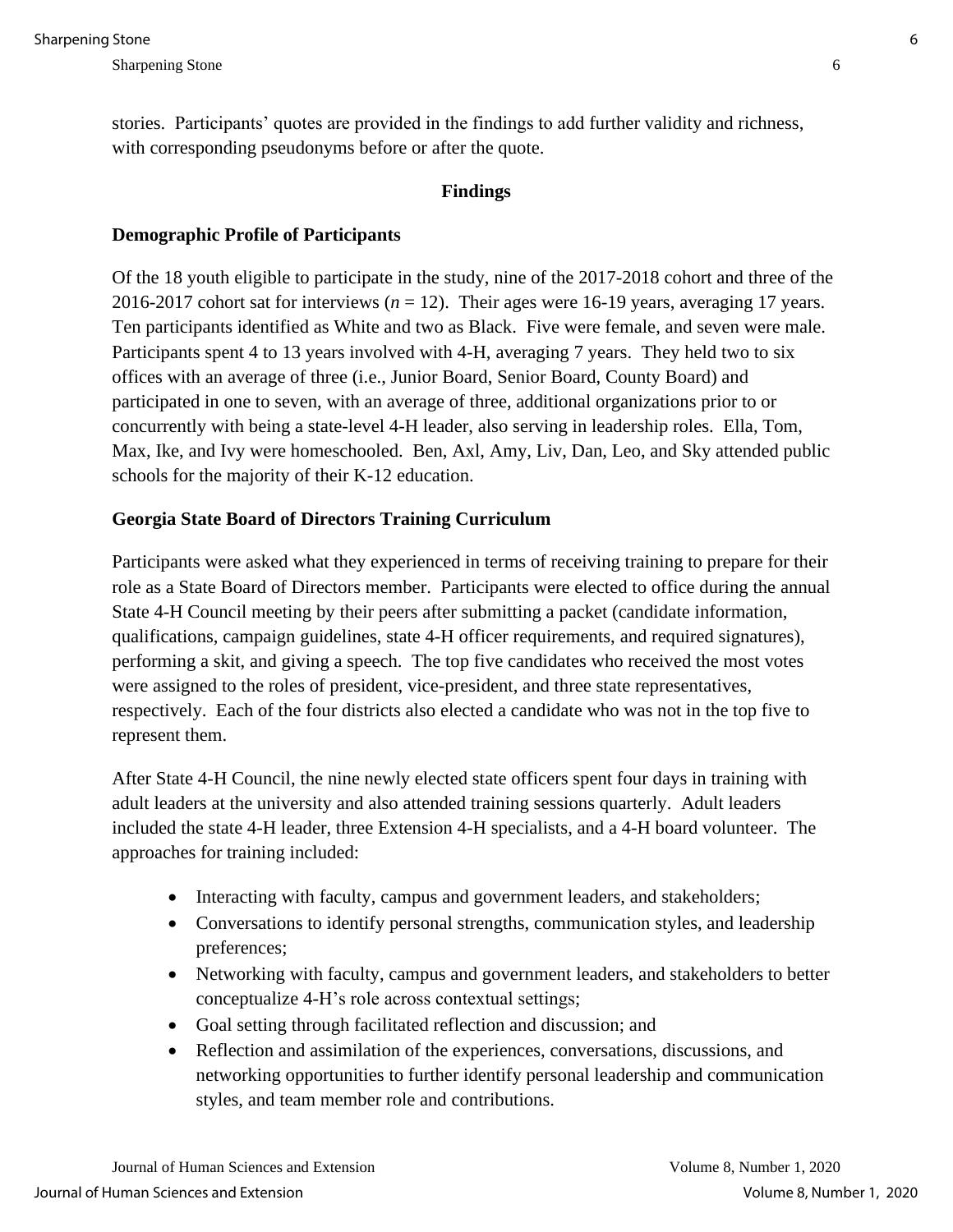Sharpening Stone 7 and 3 and 3 and 3 and 3 and 3 and 3 and 3 and 3 and 3 and 3 and 3 and 3 and 3 and 3 and 3 and 3 and 3 and 3 and 3 and 3 and 3 and 3 and 3 and 3 and 3 and 3 and 3 and 3 and 3 and 3 and 3 and 3 and 3 and 3

According to participants, SOT consisted of meeting with state agricultural leaders, such as the commissioner of agriculture, governor, university president, dean and associate deans of the agricultural college, among other college representatives and agricultural industry professionals. Miss America was on the meet-and-greet list for this cohort, "big people like that, people all across the nation" (Amy).

All participants attended an etiquette skills dinner session to learn how to interact with people of various ages, formal dining, and public speaking. "One of my favorite lessons is no matter where you come from in life, you can still hold yourself with pride and demonstrate etiquette" (Axl).

All participants completed personality inventories and learned how to use social media to be "respectful of our office" (Tom). The group developed a mission statement and identified shared goals for their term in office. "We made one unified statement and a list of characteristics we wanted to have as a group" (Tom).

All participants learned LLS, such as how to resolve conflict, how to adjust to their leadership style, how to understand their personal strengths and weaknesses, how to give a 30-second elevator speech, and how to develop their personal agency. They participated in many teambuilding exercises to "inch our way out of our comfort zone. The training has been very centralized on being well rounded. Acknowledging one size does not fit all. Adaptation is something we really work on" (Max). "We learned how to communicate with others, how to not shut down others' opinions because it's not the same as yours, be open-minded, and care about others' feelings - it's not just about you" (Amy).

All participants engaged in events as ambassadors, such as a food bank community service project, agribusiness council fall harvest celebration, 4-H fundraising gala, and a large farm equipment show. They met with previous state-level leaders and FFA state officers to build connections. While participants held different office titles, it is important to note that differentiation of duties was not implemented by adult leaders. All youth were treated equally, given the same training, and expected to perform as ambassadors in similar roles.

### **What and How Participants Experienced Being a State-Level Leader**

All participants reflected on the meaning of their experience and how it helped them to develop LLS and transition into adulthood with a deeper understanding of serving others. Participants engaged in exclusive events because of their position and the duties entrusted to them. They earned the respect of their community, and in turn, were afforded numerous opportunities to interact with elite audiences and attend national and international conferences. The following themes emerged as most significant for understanding the phenomenon.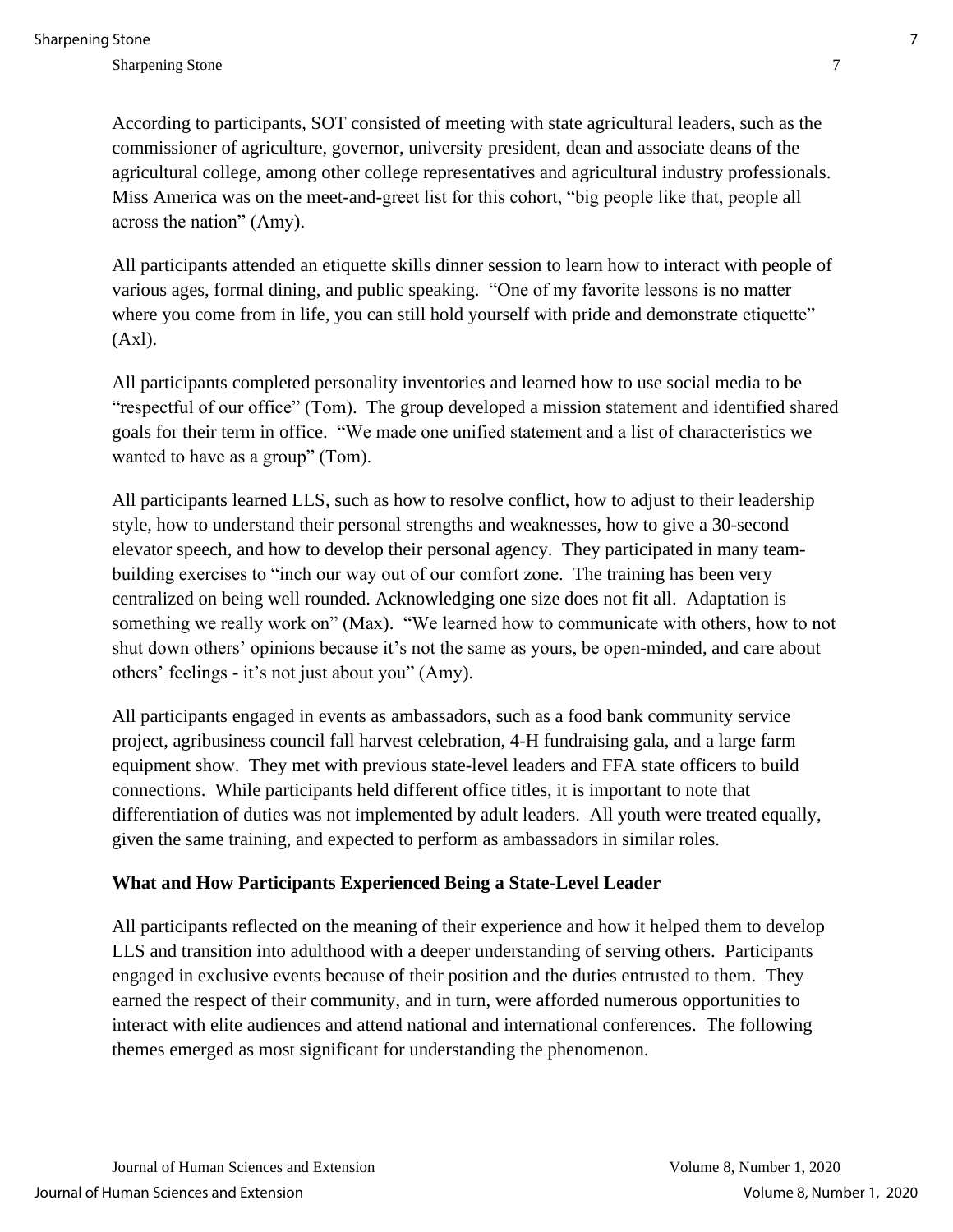**Competence – 4-H activities led to leadership roles.** Ten of the 12 participants had been a 4-H member from fifth grade until the present (i.e., the time of the study). One joined 4-H in middle school and one in high school. All 12 served in several 4-H leadership positions prior to their current role. For example, Ella joined 4-H in the fourth grade. She served as an officer (reporter) in her local 4-H club in fifth grade. Axl assumed his first leadership position in seventh grade as a junior board member representing 39 counties.

All 12 participants started in 4-H by engaging in showing and/or judging competitions (livestock), and within their first two years had completed a District Project Achievement (DPA) activity. DPA consisted of selecting a project in an area of the youth's interest, researching the topic, writing a paper, and presenting their ideas to adult leaders. All 12 participants found early success with DPA, which encouraged further participation in 4-H. Not all participants won everything for which they applied; however, there was enough success to keep them motivated to participate and advance to leadership roles.

**Caring – leadership means serving others.** Buttressed by early success in 4-H competitions, DPA, and winning local club elections, all 12 participants reflected on their definitions of leadership as being one of service to others, exemplifying the servant-leadership philosophy (Chan & So, 2017; Greenleaf, 1970) or compassion (Lerner et al., 2005). They had matured in their understanding of leadership from their early officer roles, transitioned from being "in the spotlight" to being "behind the curtain" helping others to find success. Ben said leaders were people "who were willing to become a positive catalyst for the team or community, who are willing to help a person in need." Axl said, "leadership is not only about being the person in front; it is about helping your group to succeed. Leadership is being able to lead up front and from behind and being able to add positive morale to your group."

Servant leadership, compassion, and generosity (Weybright et al., 2016) emerged as important components of being a 4-H leader. All 12 participants discussed leading community service projects and being taught that giving back is a core value of 4-H. Their community service work extended into other organizations as they learned the skill of serving and saw how important community service was for building resilient communities. Max said, "leadership means service."

All 12 participants embodied giving back in various ways, from creating charitable programs (Cause for Paws, Axl; 4-H Can Hunger, canned food collection, Liv) to speaking to the State House of Representatives and Senate (Tom). "One of my most memorable opportunities was to address the state house and senate on behalf of 4-H to thank them for their funding and ask them to continue to do so. It was a real honor" (Tom).

Axl provided an exemplary case of giving back in his service activities. Working with his officer team on county council, he started a 4-H Movies in the Park program to provide safe entertainment for city youth. He applied for several grants to raise funds to supply equipment for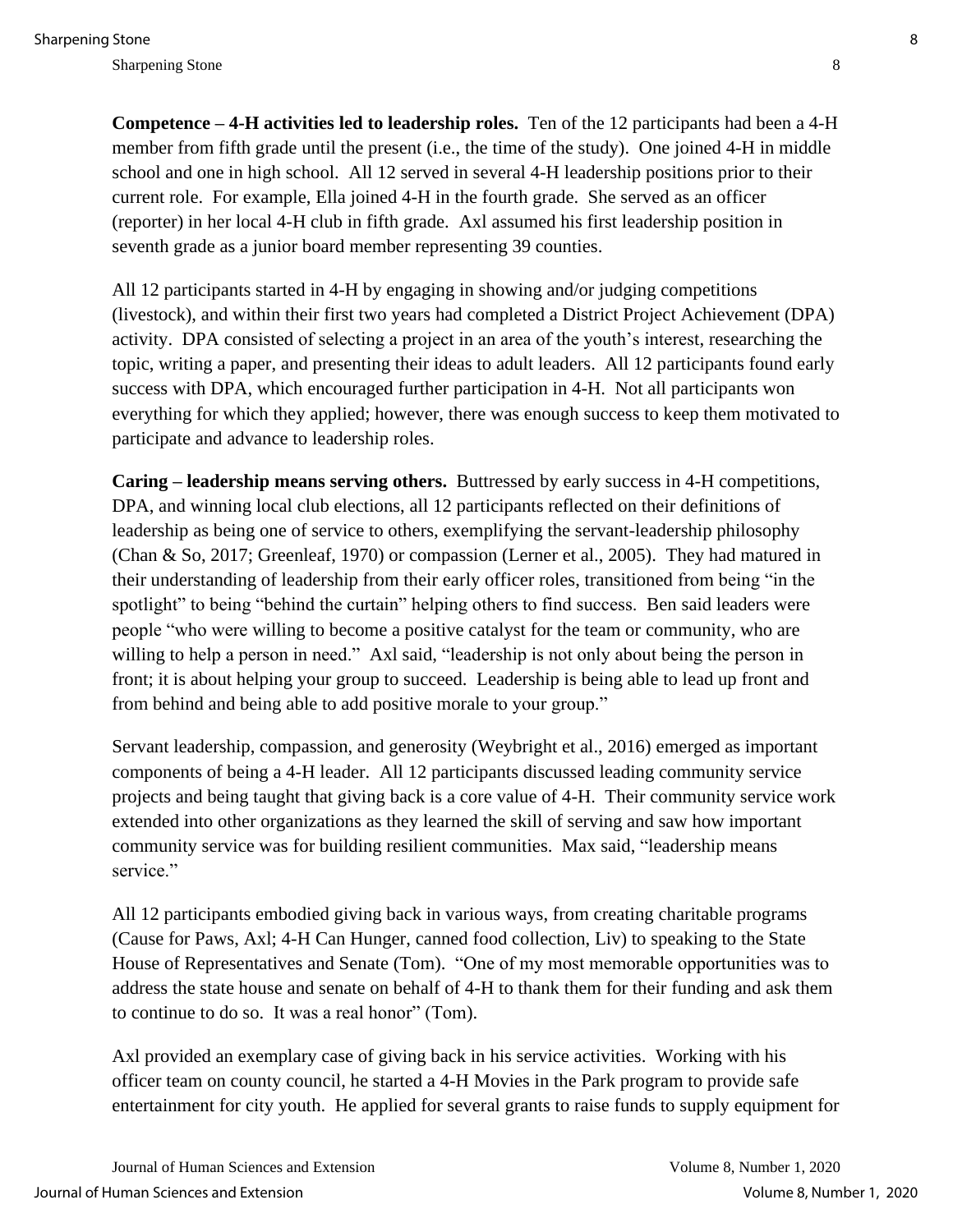the movie venue, as well as was awarded grants for a community beautification project that involved fifth-grade students in making flowering baskets for a Main Street project. Axl started his grant writing efforts at age 10 and was 17 at the time of the interview. During this time, he secured \$40,000 in grants for his community service projects.

Liv learned about community service from an established 4-H hunger program and then founded a soup kitchen in her community. She raised donations and provided over 1,090 cans of food to the kitchen. Sky volunteered for a local nursing home. Ben noted that his county had one of the highest poverty rates in the state, so he organized a project called Helping Hands to provide food for students in need.

**Confidence to express my authentic self**. All 12 participants were asked if their personal characteristics had changed because of the program. Eight participants specifically stated that their 4-H involvement gave them the confidence to express their authentic self. All 12 participants experienced the 4-H environment as welcoming and supportive of experimentation with different ways of being and teaching them about personal leadership styles. Liv said, "I'm more secure in myself. When I go to 4-H events and I'm around all these uplifting people, I go home more secure, more confident in what I'm doing."

All 12 participants found a nurturing environment in which to meet diverse people, becoming more open-minded as a result. All 12 participants reported increasing self-motivation by shifting from extrinsic (external) to intrinsic (internal) motivation. They reported becoming more competitive and engaged in community service activities, and improved their public speaking abilities.

**Connection – transitioning into adulthood.** All 12 participants reported transitioning into adulthood by gaining self-confidence, learning responsibility for others, improving critical thinking skills, becoming a stronger team player, increasing self-awareness, becoming more ambitious and hardworking, and becoming more trustworthy. Two participants stated they were happier because of being a state-level leader. "I have gained a different happiness; it is genuine happiness from people, joyful with the position I'm in, more than the position, the relationships I have made" (Ivy).

All 12 participants reported a deeper appreciation for their parents as they understood the sacrifices made on their behalf. Participants reported being away from home, realizing the temporary nature of existence, and not taking loved ones for granted. Time with family was reduced due to the demands of their office. Independence grew as participants drove to events and spent nights away from home. Peer relationships became more focused on spending time with positive role models and leaving behind those who did not share their values for selfimprovement (Dan).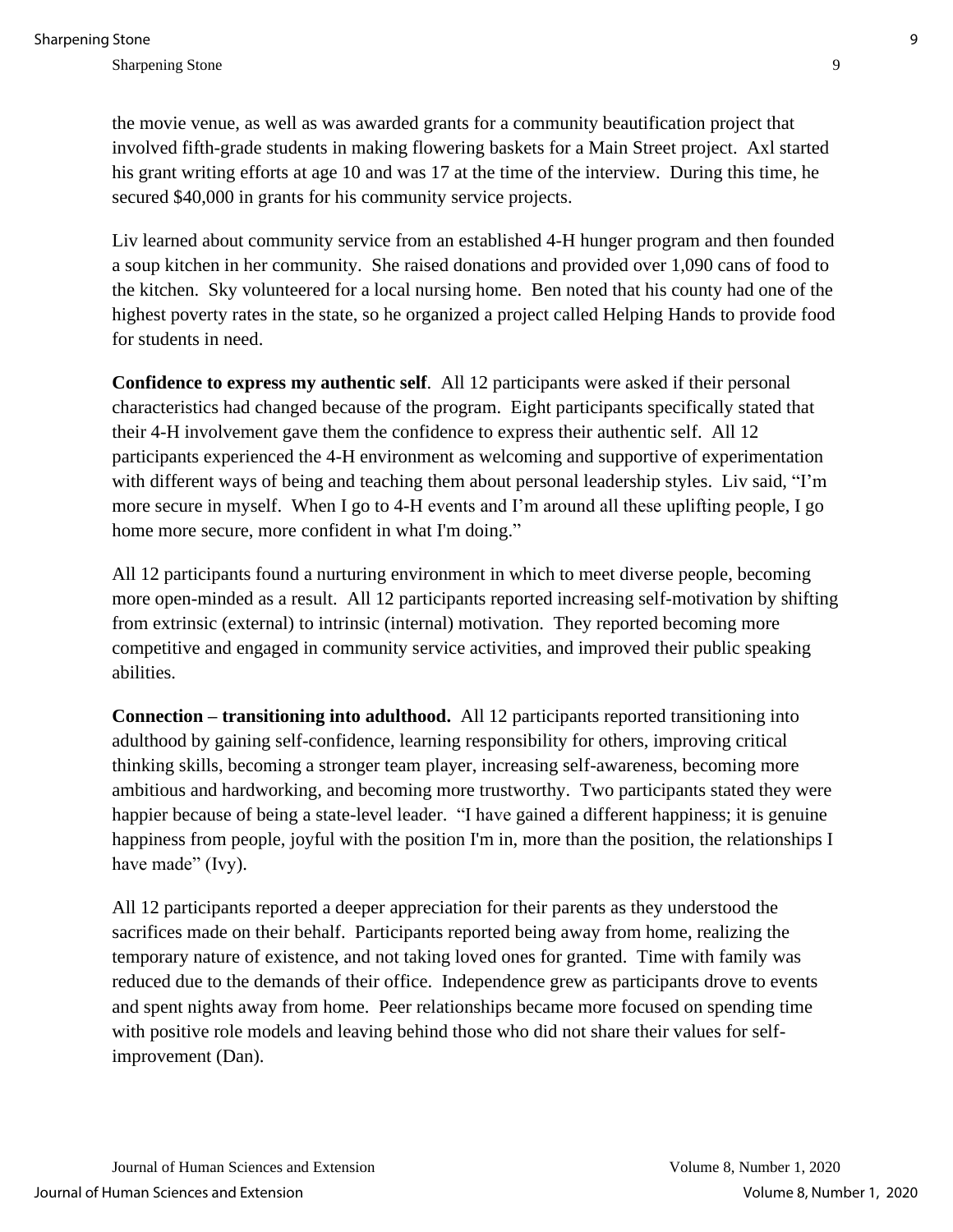As a part of transitioning into adult roles, all 12 participants reported that they "saw behind the curtain" (Ella) of being an observer and recipient of 4-H activities to being a creator of events for other youth. Ella, Ben, Axl, Tom, Amy, Leo, and Sky talked about embodying the characteristic of giving back to the next generation of 4-Hers as they came to understand the complexity of executing the program from both adult and youth leader perspectives. As youth participants from fifth grade until election night, participants enjoyed the benefits of receiving the program with little thought as to its creation. Serving as a state-level leader allowed all 12 participants to see the "other side" of 4-H and how much adult facilitation is required to execute events. As a state-level leader, "you do a lot of things with adults. That was really helpful for my maturing process to see the relationships between the university and 4-H and how it all branches together"  $(Ax)$ .

**Character – friendship.** The celebrity aspect of being a state-level leader was an impactful experience for Axl, Dan, Leo, and Max in terms of becoming more self-aware. While they were flattered by the attention, they were also cognizant of the responsibility that such attention brings in terms of being a positive role model for others and representing the 4-H organization honorably.

All 12 participants were excited to be a part of an elite group that had access to the highest levels of society in the agriculturally-rich state. They repeatedly mentioned meeting and interacting with state-level leaders while representing 4-H. Interaction with adults led to building selfconfidence, personal agency, public speaking skills, and becoming more open-minded among all participants.

Creating new friendships was also a highlight for all participants. "The best part about 4-H is leadership **–** relationships, meeting people from such different backgrounds" (Max). Amy said friendships were the most important aspect of the program – "It feels like a second family."

**Identifying college and career goals.** The leadership experience helped all 12 participants to refine their college and career goals. Ella, Tom, Ike, Ivy, and Sky reported being dual-enrolled in college and high school courses. Networking with state agricultural leaders helped participants identify specific career goals according to their interests. The influence of leaders from the university focused five participants' attention toward careers in agriculture. "There are a lot of opportunities at the university that inspired me to go into applied biotechnology, double major in biochemistry, and hopefully obtain a Ph.D. in genetics after my Master's program. I hope to be a post-doc and go back and work for the university as a researcher and a professor" (Axl). The specific and focused career goals reported by Axl were the result of spending time interacting with university faculty and agricultural leaders. All 12 participants were very clear and resolute about their career goals in part due to their exposure to university leaders, county Extension agents, and the various opportunities 4-H provided for career exploration. Participants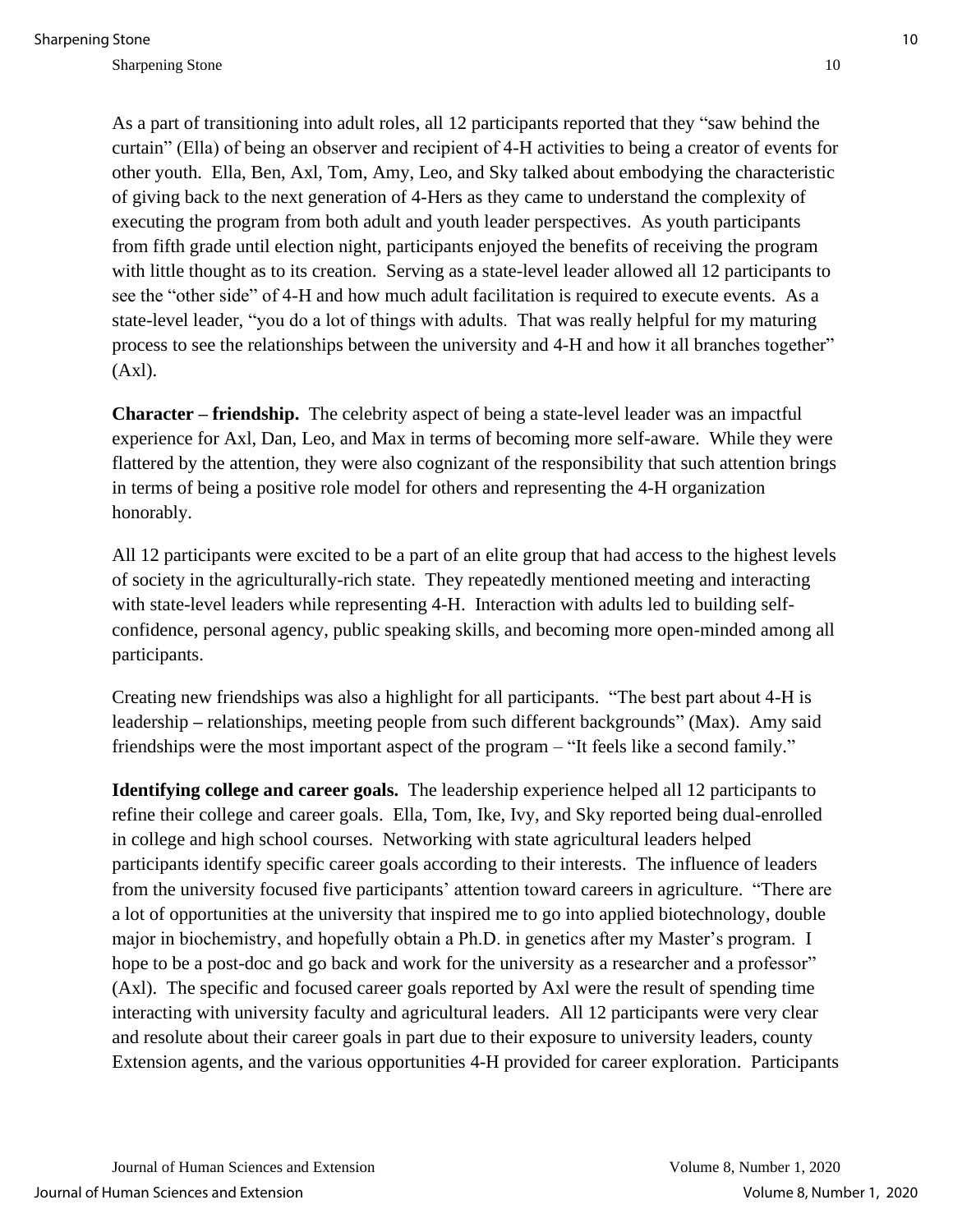had a good foundational understanding of their chosen careers and the college path required for attaining their goals.

**Fishbowl.** Three participants' most memorable lesson was "being in a fishbowl. In this position, we are seen so we need to be a good example and always act right, stay on the straight and narrow" (Tom). "They tell us we are in a fishbowl, we are there for people to look up to and I feel like that is a huge part of leadership, we are the face of 4-H" (Liv). "We learned how to present ourselves as leaders **–** as in how to work with a group, how to hold yourself and be in front of an audience because working together is a big part of leadership" (Ivy).

# **Peer Impact on Decision to Participate in State-Level Leadership**

Peers were most influential in inspiring all 12 participants to strive for 4-H offices. They reported that a slightly older peer or sibling encouraged them to apply for the state-level leadership position either directly (friend in the same county or 4-H chapter) or indirectly by serving as a role model at 4-H events. According to Hastings et al. (2011), "being asked to engage" in community service was a causal condition for developing LLS (p. 19).

Max recalled listening to a former state-level leader speak at a 4-H event and being awe-struck by his poise and presentation. Four years later, Max achieved his goal of holding the same office as his role model. He said, "just as iron sharpens iron, so does one man sharpen another."

Influential peers were generally one to two years older than the participants, were the same gender, and were serving as 4-H leaders (county, state-level position) when participants encountered them. The significant person's behavior was inspiring as he or she presented him or herself professionally, was articulate, and demonstrated service leadership qualities. Peers directly encouraged participants to stay involved in 4-H and to strive for additional leadership roles. Ben said, "Axl was my main influencer. He is like family, my brother. I love the way he cares about people, and he presents himself in a professional manner when he goes places. He is very kind, very caring about everyone over himself." Second to peers, Ben, Liv, and Dan were encouraged by their county 4-H Extension agents to apply for state-level leadership roles.

One important duty of the state-level role is to recruit new members and encourage further participation. Participants were well-positioned to become the significant peer that encouraged the next generation of youth. When asked if they would recommend the state-level role to others, all 12 participants emphatically stated they absolutely would.

All 12 participants were well versed in the variety of opportunities afforded to 4-H participants and were eager to share their experiences with others. Reciprocity and generosity were mentioned by Dan, Ben, Liv, and Ike. They had been encouraged and supported in applying for leadership roles; thus, they sought to encourage and support others. "I have tried to get my best friend into the program. We have been working on her portfolio for it" (Ben).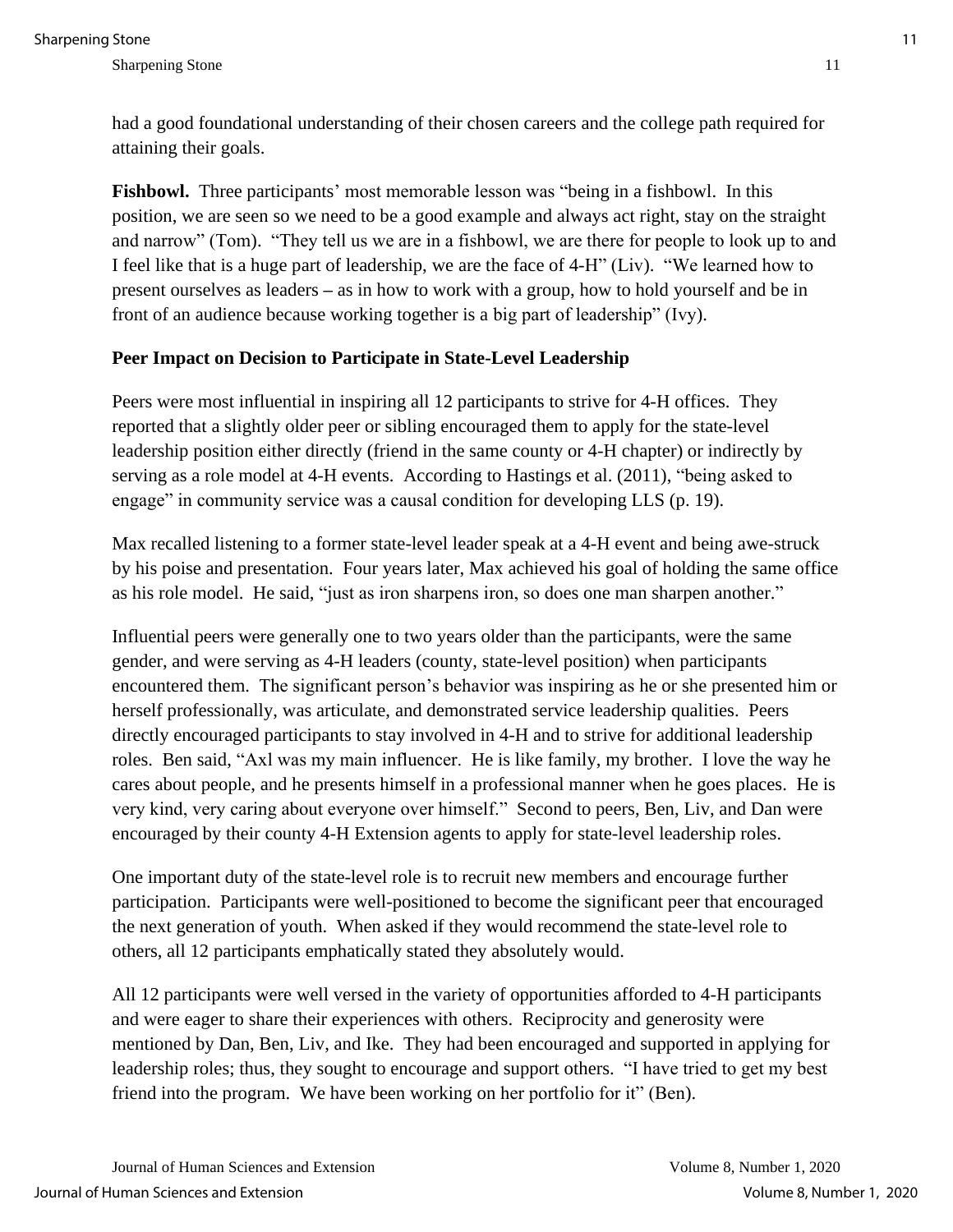## **Emerging the Essence**

According to participants, the essence of their experience as a state-level leader was that of a *sharpening stone*. Participants reported that spending an average of seven years as a 4-H member had cultivated their personal tendencies toward the values espoused by 4-H. Participants were high achievers before serving as a State Board of Directors member. Participants held an average of three offices in 4-H and participated in three additional organizations as participants and officers prior to becoming a state-level leader.

Adult and peer-influence served as the *honing process* to sharpen participants' values and actions in the direction of the 4-H mission, which is "to assist youth in acquiring knowledge, developing life skills, and forming attitudes that will enable them to become self-directing, productive and contributing participants of society" (4-H, 2018, para. 1).

#### **Discussion and Conclusions**

The state-level leadership program, in addition to an average of seven years as a 4-H member, served to *hone* and *sharpen* participants' LLS. All 12 participants received the same training, participated in the same events, and shared responsibilities equally within the program. While participants held different titles (president, vice-president, state representative, and district representative), none mentioned differentiation of duties because of their official titles. The equalitarian expectations of adult 4-H leaders resulted in gains in LLS for all participants rather than just three offices, as reported by Tassin et al. (2010). Weybright et al. (2016) also found that adult leaders who approached youth as partners in a supportive and mutuality respectful environment had successful outcomes.

Participants experienced early success in 4-H that led to advancement within the organization. They defined leadership as serving others and being engaged in community service, thus, developing compassion (one of the five C's; Lerner et al., 2005). 4-H afforded all 12 participants a plethora of opportunities to gain confidence, express their authentic selves, and transition into adulthood with an increased sense of self-awareness, increased responsibility, mastery, and autonomy. They translated their service to others in numerous community service projects, similar to the findings of Boyd et al. (1992) and Fitzpatrick et al. (2005) who reported that 4-H alumni spent seven years in 4-H programs and benefited from the length of exposure to positive youth development activities.

Peer-influence on participants' decision to run for office was more important than adults' influence, including parents. Slightly older peers who were 4-H leaders served as role models and directly encouraged youth to run for office. This finding is consistent with Harris et al. (2016), who reported that a significant other encouraged youth to engage in a 4-H beef skill-athon.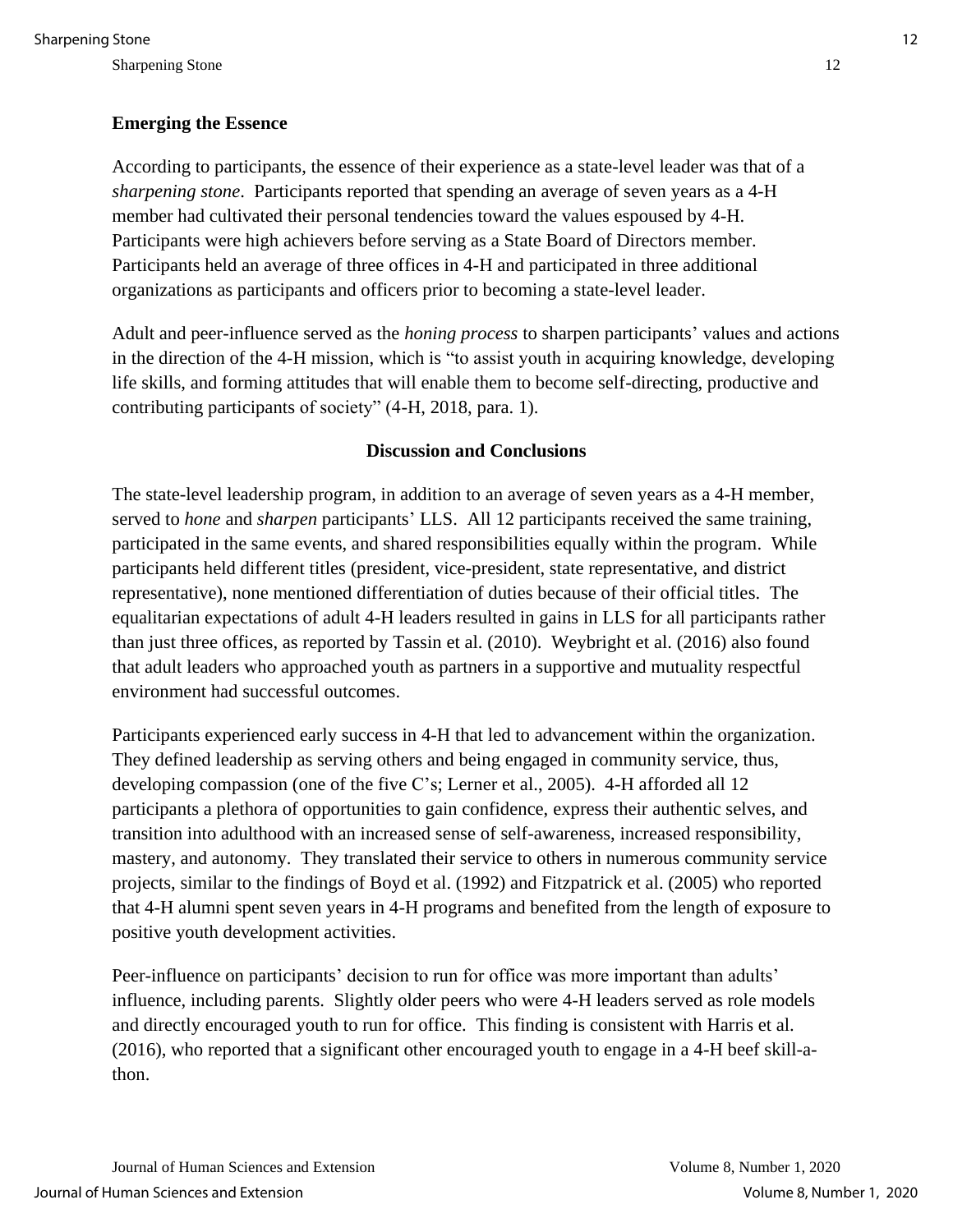While all 12 participants reported that their 4-H experiences had a substantial impact on their LLS development, it is difficult to extract the precise impact of the state-leadership role (which lasted one year) from their lifetime of 4-H experiences, in addition to participating in other organizations and community service. However, their final year in 4-H as a state-level leader served to *sharpen their skills* through practice, reinforcement, and positive affirmation from adult and peer-leaders, leading to the essence of the phenomenon as a *sharpening stone*.

All 12 participants grew their personal agency and became productive and contributing participants of society. Similar to findings of Fitzpatrick et al. (2005), Boyd et al. (1992), Ward (1996), Harris et al. (2016), Moran (2015), and Bruce et al. (2004), the areas of LLS enhanced by 4-H were public speaking (stated overwhelmingly as the primary skill learned and reinforced) and building confidence through public speaking. All 12 participants also reported making important gains in becoming more self-aware, critical thinking skills, problem-solving, planning, managing oneself, communicating (speaking, listening, writing), interacting effectively with others, and building positive relationships with peers and adults.

Transfer of learning from facts and abstraction to application in daily life is a capstone expression of deeper learning (Gagné & Briggs, 1979; Martinez & McGrath, 2014). All participants reported a variety of situations where they transferred learning from 4-H leadership roles to other contexts, such as teen leadership (e.g., working with younger audiences and classroom/discipline management). They also reported increased self-motivation for academic work, engaged in community service work outside of 4-H, used etiquette and social skills, applied communication skills, improved time management and personal organization, used 4-H specific skills for leading other school-based clubs, completed college applications, and encouraged others by being a supportive friend.

Overall, the state-level leadership experience served as a *sharpening stone* to grow all 12 participants' LLS by offering equalitarian structured training, creating a supportive environment for risk-taking, giving participants autonomy, holding high expectations for performance, and providing meaningful feedback.

### **Implications**

The paradigm model for youth leadership development (Hastings et al., 2011) in the context of community engagement was supported in this study. Individual connections and being asked to engage in 4-H leadership roles by a significant person, namely peers, were two salient conditions that encouraged participants to run for office.

Community engagement and service among participants were cited as consequential activities of their experience that led to LLS development. Similar to the findings of Hastings et al. (2011), participants in the research reported here gained responsibility, empowerment, and especially confidence through participating in a state-level leadership role. Transfer of learning and deeper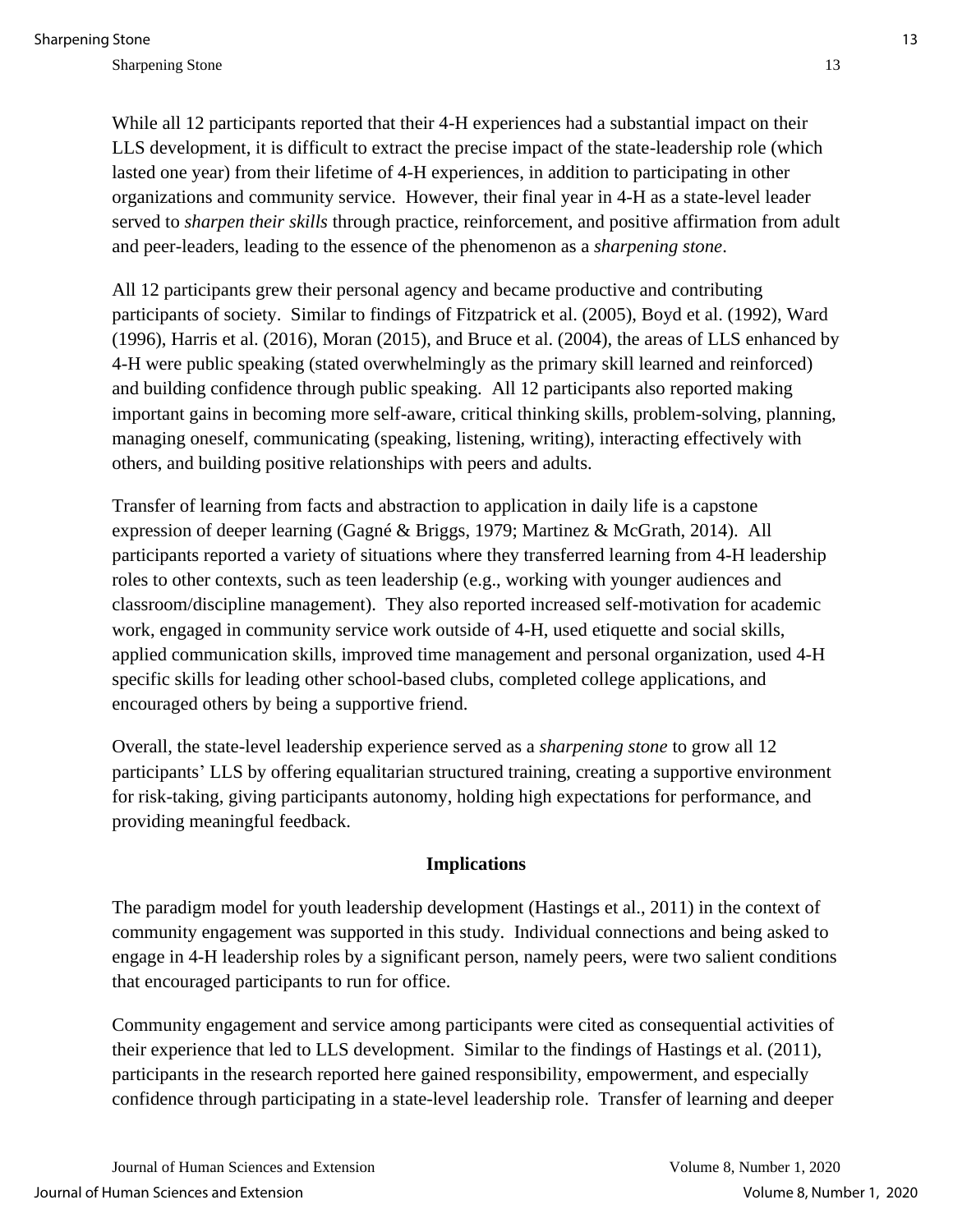learning (Martinez & McGrath, 2014) were important variables in the Hastings et al. model, as they were in this study. Participants were aware of their ability to grow and contribute meaningful leadership not only in the context of 4-H but also in their families, schools, and communities.

Adult leaders are advised to include youth leaders in real-world activities to transfer learning and application of leadership theory to practice and to engage youth as partners that share responsibility for planning and executing community development activities.

Future research should focus on the differences between programs that separate roles and duties for youth leaders. For example, Tassin et al. (2010) found no gains in LLS among youth who served as officers but not in the role of president, vice-president, or secretary. Do programs that have equalitarian expectations of all members to perform duties regardless of role or title, such as *Georgia State Board of Directors* leadership program reported here, have better outcomes than those who assign different duties to each participant? Future research should examine the need for specific roles or titles, such as president and vice-president, when the president has the same responsibilities as a state representative at the state-level. What impact does a role or title have on youth's LLS development?

Equally important to examine is adult leaders' expectations of youth leaders holding specific titles. In the research reported here, roles and titles were awarded by the number of votes obtained when elected, a seemingly ambiguous method for assigning roles. Titles were used at public events to introduce leaders; however, they were disregarded during training sessions, as all participants received the same training and engaged in the same activities to cultivate their LLS. These and other questions about the nature of the relationship between adult leaders and youth serve as rich opportunities to more deeply explore the causal variables the lead to positive youth development.

#### **References**

- 4-H. (2018). *What is Georgia 4-H?* Retrieved from http://extension.uga.edu/topic-areas/4-hyouth-development.html
- Arnold, M. E. (2018). From context to outcomes: A thriving model for 4-H youth development programs. *Journal of Human Sciences and Extension, 6*(1), 141–160. Retrieved from https://www.jhseonline.com/article/view/653/564
- Boyd, B. L., Herring, D. R., & Briers, G. E. (1992). Developing life skills in youth. *Journal of Extension, 30*(4), Article 4FEA4. Retrieved from https://www.joe.org/joe/1992winter/a4.php
- Bruce, J. A., Boyd, B. L., & Dooley, K. E. (2004). Leadership life skills demonstrated by state 4–H council members*. Journal of Extension, 42*(5), Article 5FEA6. Retrieved from http://www.joe.org/joe/2004october/a6.php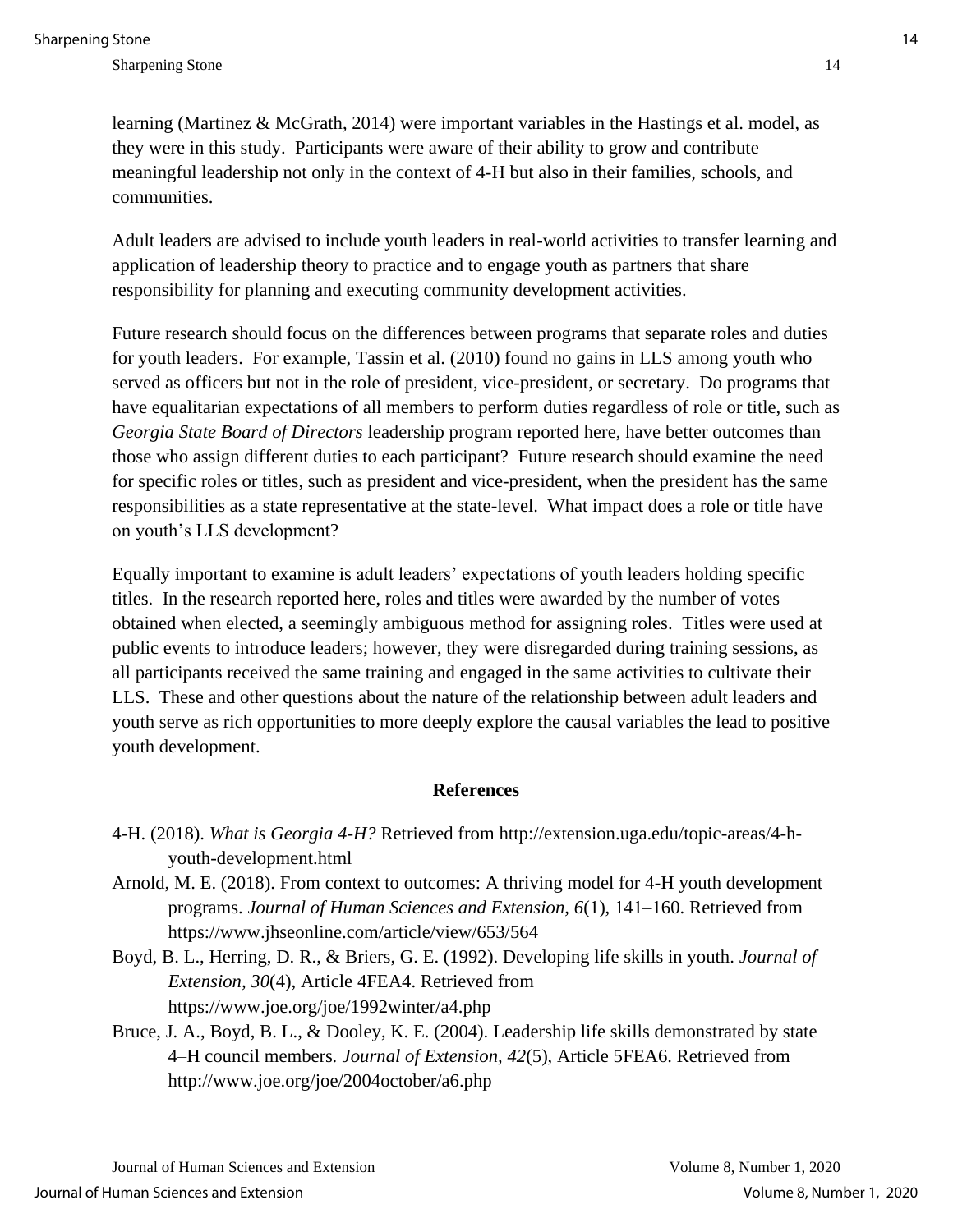- Chan, K. W. C., & So, G. B. K. (2017). Cultivating servant leaders in secondary schooling. *Servant Leadership: Theory and Practice, 4*(1), 12–31.
- Creswell, J. W., & Poth, C. N. (2018). *Qualitative inquiry and research design: Choosing among*  five approaches (4<sup>th</sup> ed). Thousand Oaks, CA: Sage.
- Fitzpatrick, C., Gagne, K. H., Jones, R., Lobley, J., & Phelps, L. (2005). Life skills development in youth: Impact research in action. *Journal of Extension, 43*(3), Article 3RIB1. Retrieved from http://www.joe.org/joe/2005june/rb1.shtml
- Fox, J., Schroeder, D., & Lodl, K. (2003). Life skill development through 4-H clubs: The perspective of 4-H alumni. *Journal of Extension, 41*(6), Article 6RIB2. Retrieved from http://www.joe.org/joe/2003december/rb2.shtml
- Gagné, R. M., & Briggs, L. J. (1979). *Principles of instructional design* (2nd ed). New York, NY: Holt, Rinehart & Winston.
- Greenleaf, R. (1970). *The servant as leader*. Indianapolis, IN: Robert K. Greenleaf Center.
- Harris, J. M., Stripling, C. T., Stephens, C. A., & Loveday, H. D. (2016). Life skill development of youth participants of Tennessee 4-H beef skillathon. *Journal of Youth Development, 11*(1), Article # 161101PA003. Retrieved from https://jyd.pitt.edu/ojs/jyd/article/view /436
- Hastings, L. J., Barrett, L. A., Barbuto, J. E., & Bell, L. C. (2011). Developing a paradigm model of youth leadership development and community engagement: A grounded theory. *Journal of Agricultural Education, 52*(1), 19–29. doi:10.5032/jae.2011.01019. Retrieved from http://jae-online.org/attachments/article/1526/52.1.19.Hastings.pdf
- Larson, R. (2006). Positive youth development, willful adolescents, and mentoring. *Journal of Community Psychology, 34*(6), 677–689. doi:10.1002/jcop.20123
- Lerner, R. M., & Lerner, J. V. (2013). *The positive development of youth: Comprehensive findings from the 4-H study of positive youth development*. Chevy Chase, MD: National 4-H Council. Retrieved from https://4-h.org/wp-content/uploads/2016/02/4-H-Study-of-Positive-Youth-Development-Full-Report.pdf
- Lerner, R. M., Lerner, J. V., Almerigi, J., Theokas, C., Phelps, E., Gestsdóttir, S., & von Eye, A. (2005). Positive youth development, participation in community youth development programs, and community contributions of fifth-grade adolescents: Findings from the first wave of the 4-H Study of Positive Youth Development. *Journal of Early Adolescence, 25*(1), 17–71. doi:10.1177/0272431604272461
- Martinez, M., & McGrath, D. (2014). *Deeper learning: How eight innovative public schools are transforming education in the 21st century*. New York, NY: The New Press.
- Merriam, S. B., & Tisdell, E. J. (2016). *Qualitative research: A guide to design and*  implementation. (4<sup>th</sup> ed). San Francisco, CA: Jossey Bass
- Miller, R. A. (1976). *Leader/agent's guide. Leadership life skills*. Stillwater, OK: Oklahoma State University.